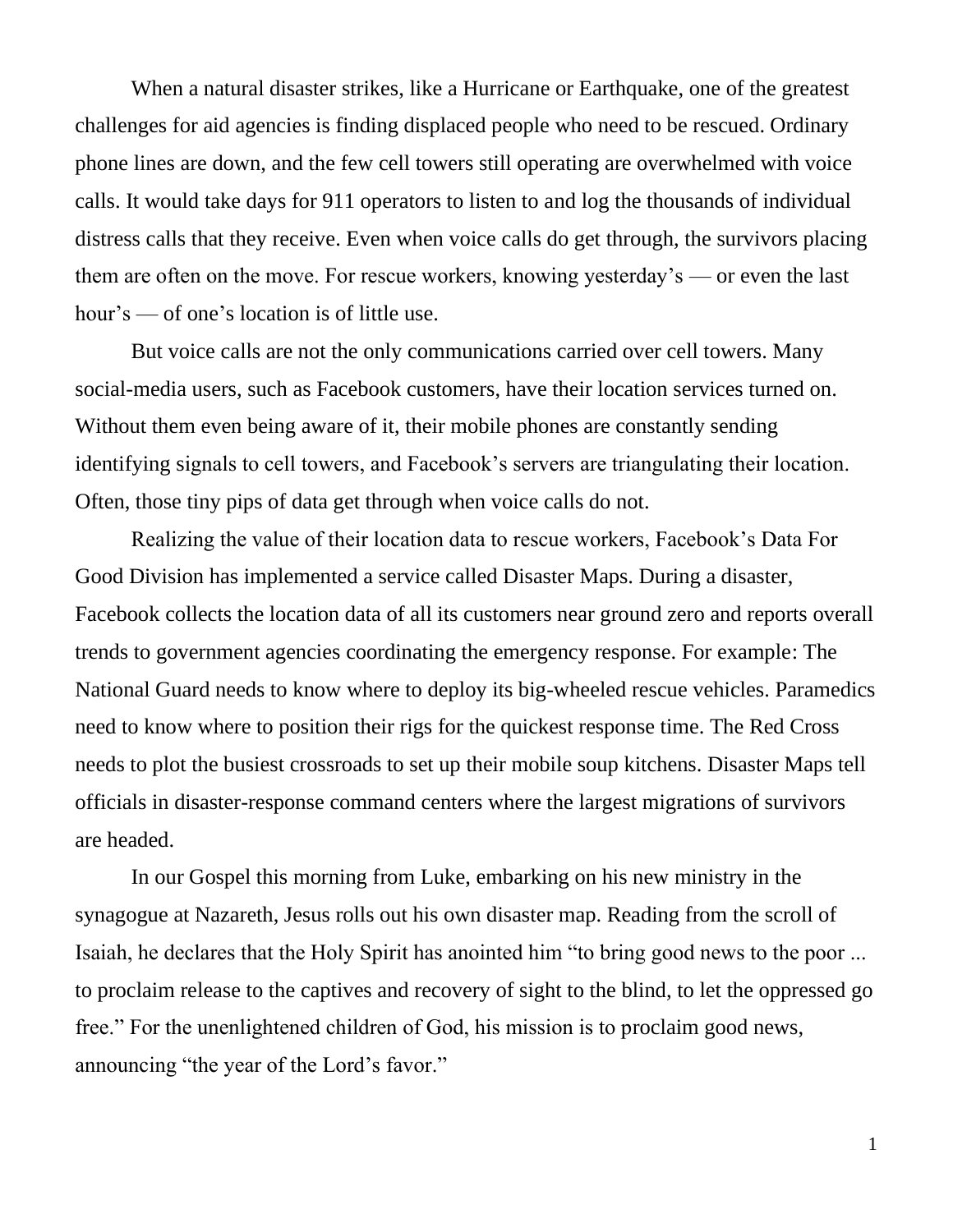It's clear from the testimonies offered in the Gospel records that throughout his ministry, Jesus is guided — as though by some spiritual homing beacon — to those who are in the greatest need of his healing touch and loving words. Centuries before our smartphone era, he demonstrates an unmistaken awareness of where the hurting people are and what they most desperately need.

News about his power and his compassion spreads quickly by word of mouth, and it's not long at all before crowds of desperate people, "harassed and helpless, like sheep without a shepherd" are flocking to him. Yet even after he's become "Jesus Christ Superstar" in the eyes of the awestruck multitudes, he's still grounded enough to stop and speak personally with a woman who touches the fringe of his robe, and to call up words of encouragement to Zacchaeus, a hated tax collector who's been run up a tree by an angry mob. Our Lord is no mere collector of data. He's a hands-on healer and helper, a spiritual — sometimes even material — first responder. His feeding of the 5,000 would have left even the most efficient Red Cross rescue worker standing slack-jawed in awe.

By his example, he calls us to become first responders, too. Remember his words to Peter in that miraculous scene on the seashore following his resurrection? After feeding his friends barbecued filet of fish at a beachside bonfire — a disaster response Peter surely appreciated after emerging shivering from the surf — Jesus asks the burly fisherman a simple question. He repeats it three times for emphasis, "Simon son of John, do you love me?" "Yes, Lord; you know that I love you." "Then feed my lambs."

As Jesus prepares to depart this earth, he knows his days of grilling fish will soon be over. But his mission to the lost and lonely, the homeless and the hurting, remains more vital and more urgent than ever. "You've got to form your own disaster map, Peter," we can almost hear him saying. "It's not for you to wring your hands and bemoan the woes of the world, letting your response both begin and end with prayer. I need you to plot out where my needy children are huddling in despair, and then go find them and do exactly as I've done! Remember what I told you about the shepherd who left the 99 in the pasture to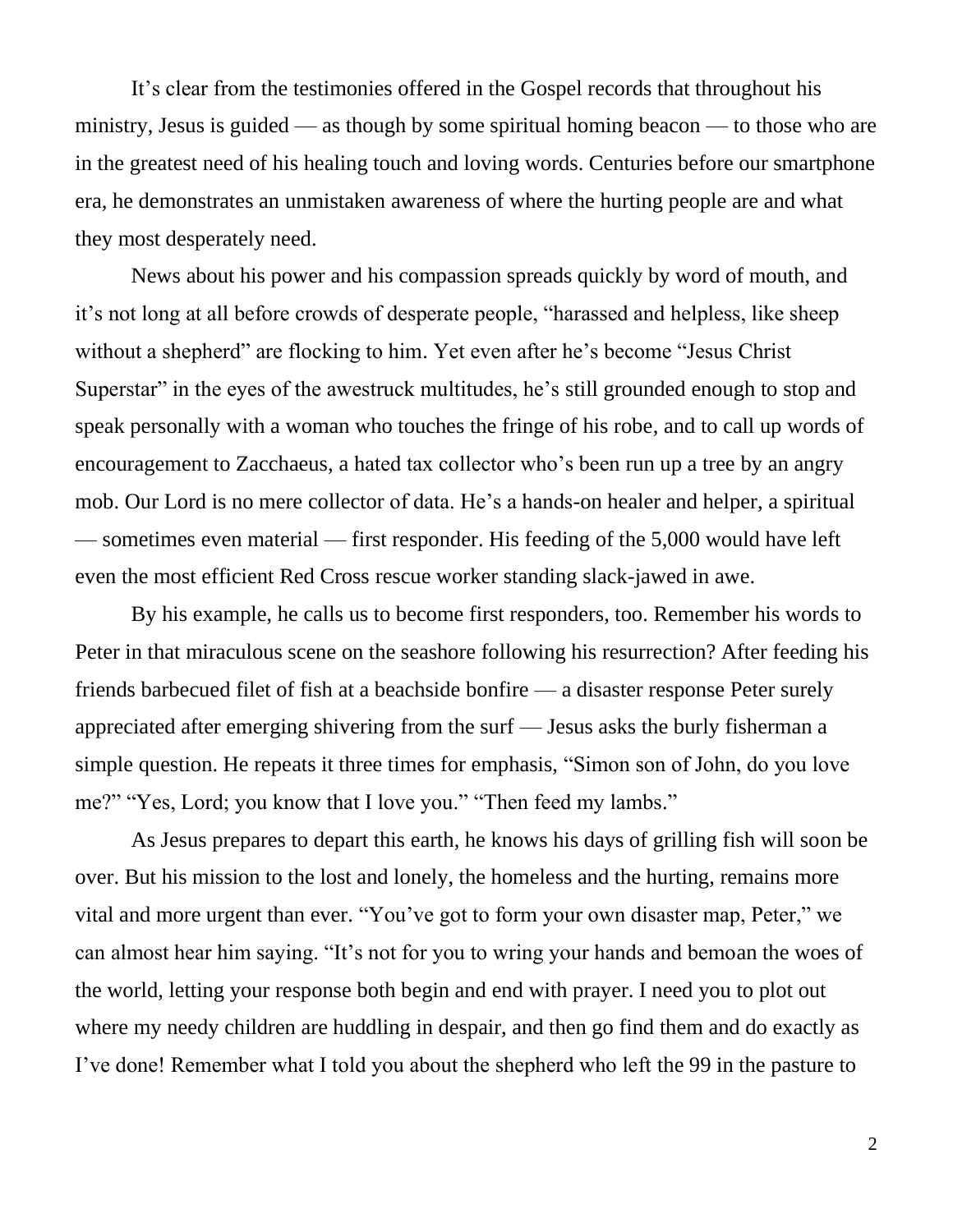pull the one lost sheep out of the thicket? In other words, *first*, we need to know *where* to find that sheep. Then we need to go *find* it!"

The first response to a disaster is often a compassionate, rescuing response. Yet, after the floodwaters have subsided, or the wildfire has burned itself out, another sort of response is called for: the preventive response. It does little good to rebuild homes on a floodplain if the new homes are not raised up high enough to withstand the next flood. After the mine closes, or the factory is boarded up in an economically depressed community, the firstresponse services of a food pantry may be much appreciated, but they're not a permanent solution to hunger.

There's a little parable attributed to Martin Luther King Jr. about a man who was relaxing beside a stream one day. He looked up and noticed a badly injured man floating down the water toward him. Of course, he waded into the water and pulled the man out, bandaging his wounds. Then another wounded man floated down to him, and then another. It became apparent that some evil people upstream were beating and robbing these innocents and casting them into the stream. That being the case, what do you think is the most faithful response to such evil? Martin asked his listeners. To keep on pulling the victims out of the water one by one and treating their wounds, or to hike upstream and fight the injustice?

Unlike Facebook's Disaster Maps — which rightly assume that hurricanes and earthquakes are forces of nature beyond our control — there are some human disasters Christ's church can and should directly address in the form of social action. This kind of disaster we can fight and sometimes even prevent. In fact, many of the great social-reform movements of past years have been spearheaded by Christian disciples.

The abolition of slavery is a notable example. Public-school history textbooks — all too often scrubbed of all religious content — won't always say it, but the abolitionist movement would never have succeeded were it not for people of faith. England's William Wilberforce, who labored for decades to convince Parliament to ban slavery in the British Empire, was a devout evangelical Christian. So were the Quakers and others who operated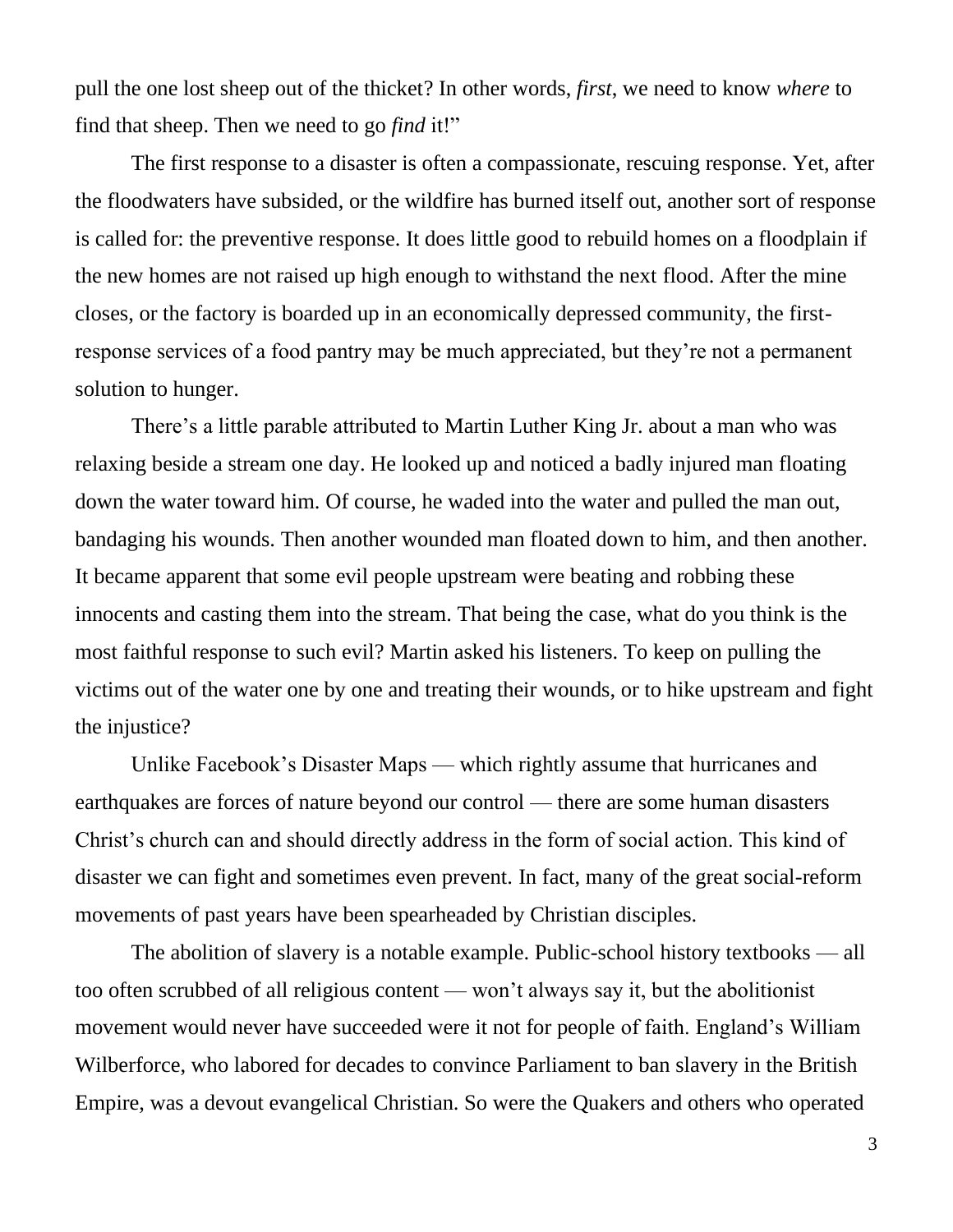Underground Railroad stations. So, too, was Presbyterian minister Elijah Lovejoy who was murdered in Alton, Illinois, defending his printing press from an anti-slavery mob. Martin Luther King Jr.'s own civil rights movement is the most notable example in recent memory of people of faith rallying to fight social ills. And the recent resurgence of white-supremacy groups in our own country shows how much that work continues to be needed today.

Another internet mapping resource many people use is Google Maps. Those who are not digital natives, who remember the difficulty of folding gas-station road maps, continue to be impressed by the way that Google Maps can zoom in from a very large-scale view to a local perspective. Once the map is zoomed in to a given location, it's possible to switch over into Street View. That's when Google Maps really shines. Because of its huge investment photographing nearly every street in the country, Street View makes it seem like we're really there, approximating what we're likely to see from our own car window.

But as you may have experienced firsthand, Google Maps isn't always accurate. I have found this to be true from time to time when I have attempted to visit a parishioner and the directions haven't always led me to the location I was looking for. Still…..that being said…..Disaster maps can be quite helpful, but if we're to be faithful followers of Christ, we need to get to the street view eventually, and not the one that appears on our cell phone screen, either. The **real** street view is indispensable, the one we can only obtain by going to a place of need and doing what we can to help.

Novelist and activist Elie Wiesel captures this prophetic imperative in these words from his December 10th, 1986, acceptance speech for the Nobel Peace Prize: "As long as one dissident is in prison, our freedom will not be true. As long as one child is hungry, our life will be filled with anguish and shame. What all these victims need above all is to know that they are not alone; that we are not forgetting them; that when their voices are stifled, we shall lend them ours; that while their freedom depends on ours, the quality of our freedom depends on theirs."

This morning I believe we are called to remember that The Spirit of the Lord is upon us! The Spirit of the Lord has anointed us all into a servant ministry. So, go. Follow the